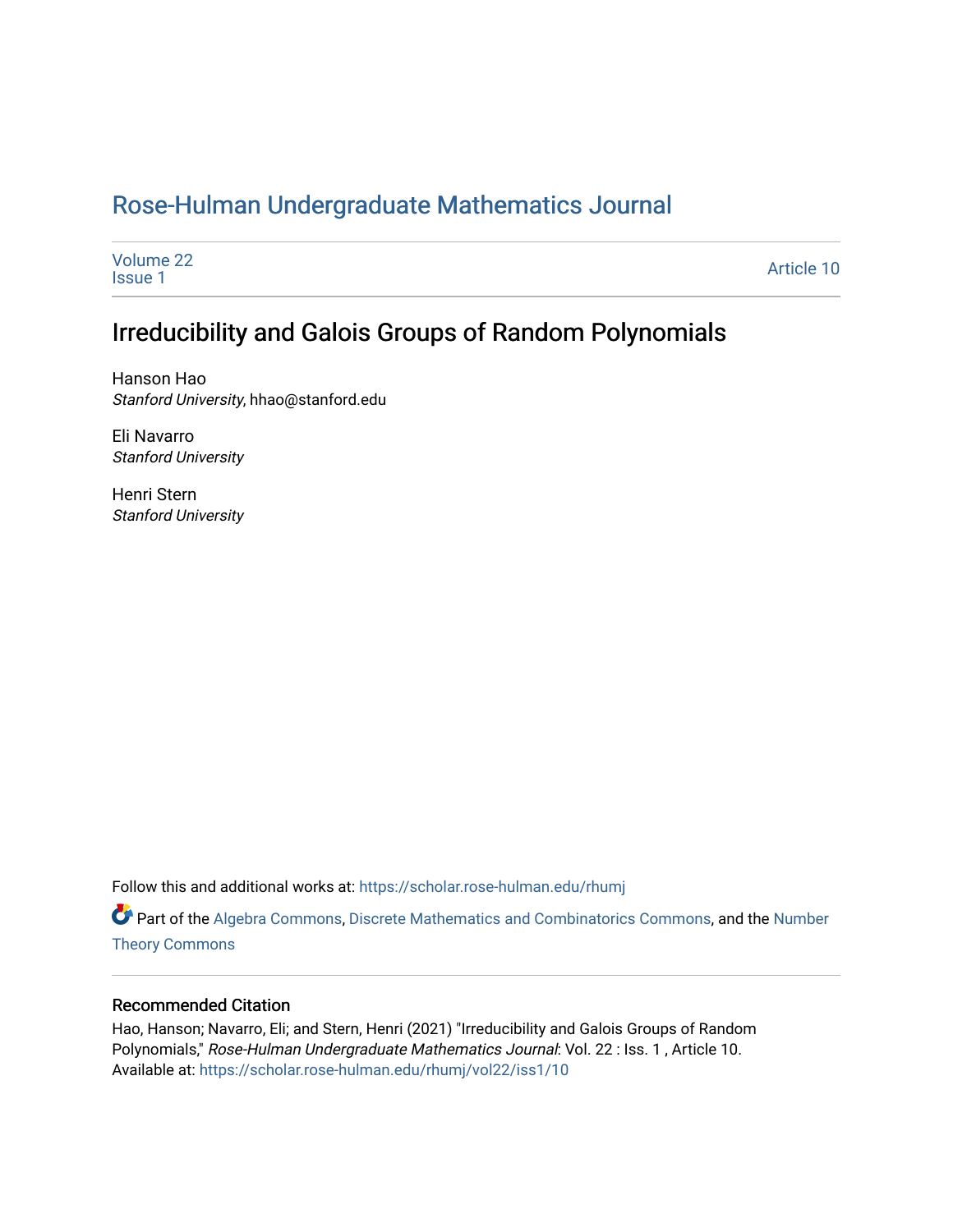## Irreducibility and Galois Groups of Random Polynomials

#### Cover Page Footnote

We would like to thank our project mentor, Max Xu, for introducing us to this problem and providing us with the necessary background material. We are grateful for his encouragement throughout the project and for his many valuable insights. We would like to thank both him and Pawel Grzegrzolka for his helpful comments on our paper. The first author would like to thank Keith Conrad for his proof of Theorem 4.7 and other assistance on the results of Section 4. Finally, we would like to thank Pawel Grzegrzolka and the rest of the Stanford Undergraduate Research Institute in Mathematics (SURIM) staff for setting up this program, as well as for their flexibility and support during a very unusual summer.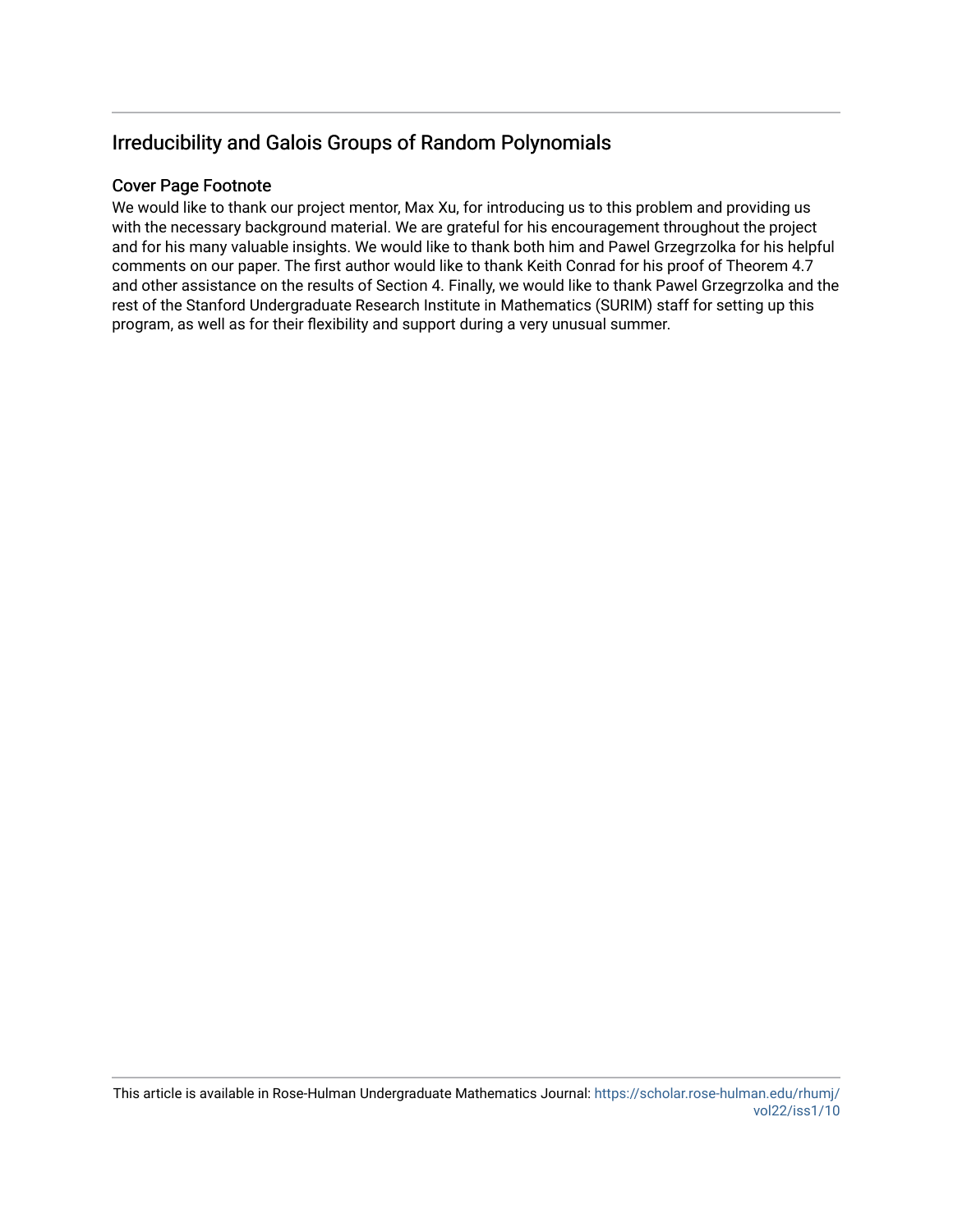VOLUME 22, ISSUE 1, 2021

# **Irreducibility and Galois Groups of Random Polynomials**

By *Hanson Hao*, *Eli Navarro*, and *Henri Stern*

**Abstract.** In 2015, I. Rivin introduced an effective method to bound the number of irreducible integral polynomials with fixed degree *d* and height at most N. In this paper, we give a brief summary of this result and discuss the precision of Rivin's arguments for special classes of polynomials. We also give elementary proofs of classic results on Galois groups of cubic trinomials.

### **1 Introduction**

Suppose  $f(x) = x^d + a_{d-1}x^{d-1} + \cdots + a_1x + a_0$  is a polynomial with integral coefficients *a*<sup>*i*</sup> chosen uniformly and independently at random from [−N,N]. It is natural to ask for the probability that  $f(x)$  is reducible over  $\mathbb Z$  and the probability that the Galois group of  $f(x)$  is the full symmetric group  $S_d$ . The first question was resolved by R. Chela in 1963 [\[1\]](#page-11-0):

<span id="page-2-0"></span>**Theorem 1.1.** Fix a degree *d* ≥ 3. Suppose  $f(x) = x^d + a_{d-1}x^{d-1} + \cdots + a_1x + a_0$  is a polynomial with integral coefficients *a<sup>i</sup>* chosen uniformly and independently at random from  $[-N, N]$ . Then as N tends to infinity, the probability that  $f(x)$  is irreducible is  $(1+o(1))c_d$  $\frac{N(1))!d}{N}$ , where  $c_d$  is a constant depending only on  $d$ .

The second question, in particular the following 1936 conjecture by van der Waerden [\[8\]](#page-12-0), is still unresolved.

<span id="page-2-1"></span>**Conjecture 1.2.** For a random polynomial  $f(x)$  as in Theorem [1.1,](#page-2-0) as N tends to infinity,

$$
Pr(Gal(f(x)) = S_d) \ge 1 - O(N^{-1+\epsilon})
$$

for any  $\varepsilon > 0$ .

*Mathematics Subject Classification.* 11C08, 11R32 *Keywords.* Number Theory, Probability, Random Polynomials, Galois Theory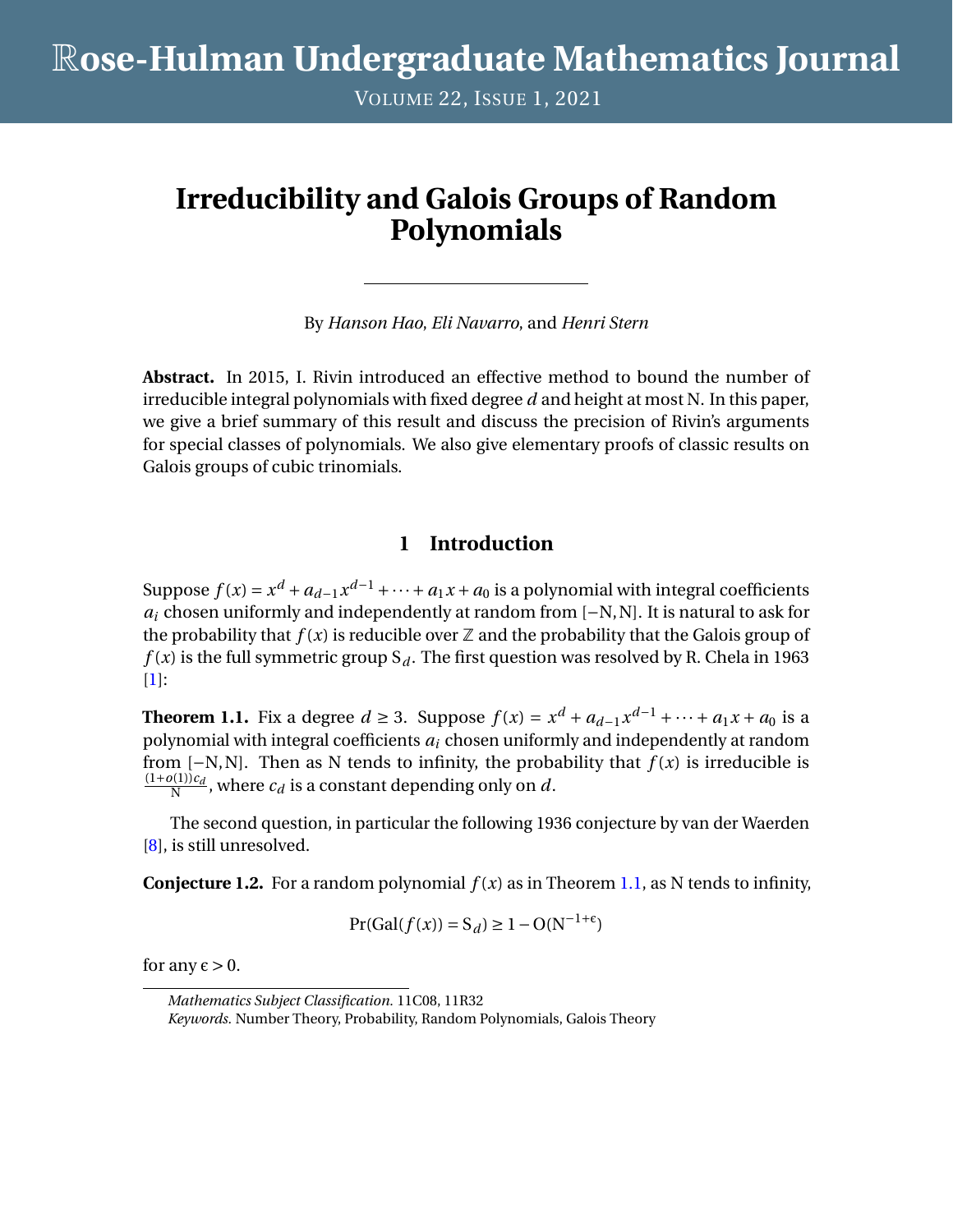S. Chow and R. Dietmann [\[2\]](#page-12-1) proved van der Waerden's conjecture for random polynomials of degrees 3 and 4 in 2018, but the general case is still open.

In 2015, I. Rivin showed the following using a very streamlined argument:

<span id="page-3-1"></span>**Theorem 1.3.** Consider random polynomials  $f(x)$  of degree *d* as in Theorem [1.1.](#page-2-0) Then the probability that  $f(x)$  is reducible is at most O  $\left(\frac{\log N}{N}\right)$ N ´ .

In this paper, we study the probability that a random polynomial  $f(x)$  is reducible over  $\mathbb Z$  using Rivin's argument. After providing a sketch of his results (with slight variations on his proofs) in Section [2,](#page-3-0) we apply Rivin's method to more restricted models in Section [3.](#page-4-0) In particular, we will define  $P_{d,N} = \{x^d + ax^m + b : 0 < m < d; a, b \in [-N, N]\},$ the set of trinomials of degree *d* with height bounded by N, and apply Rivin's versatile argument to prove analogous results about the irreducibility of random polynomials from this set. In particular, we show:

**Theorem 1.4.** The probability that a randomly chosen polynomial from  $P_{d,N}$ , for fixed *d*, is reducible is at most O( $\frac{\log N}{N}$  $\frac{g_1}{N}$ ). When *d* is even, this bound is tight; that is, the probability that a randomly chosen polynomial from  $\rm P_{\it d,N}$  is reducible is at least  $\Omega\bigl(\frac{\log N}{N}\bigr)$ N ´ .

We conclude the paper in Section [4](#page-7-0) with a discussion of similarly restricted models of Conjecture [1.2.](#page-2-1) We will prove the following classic result (see [\[3\]](#page-12-2)) on the Galois groups of cubic integer-coefficient trinomials, using only elementary techniques:

**Theorem 1.5.**  $p(x) = x^3 + c_1x \pm 1$  has Galois group S<sub>3</sub> unless  $c_1 = 0, -2, -3$ . Moreover, if *q* is a rational prime, then  $p(x) = x^3 + c_1x \pm q$  does not have Galois group S<sub>3</sub> for only finitely many integers  $c_1$ .

#### **2 Rivin's Irreducibility Results**

<span id="page-3-2"></span><span id="page-3-0"></span>The main tool used in Rivin's argument is a slight variant of the Schwartz-Zippel bound.

**Lemma 2.1** (Schwartz-Zippel bound)**.** *Let* V *be a variety defined over* Z*. Then, the number* |V(N)| *of* Z*-points of* V *of height bounded above by* N > 1 *is bounded by*

$$
|V(N)| \ll_M N^{\dim(V)}.
$$

*Proof.* See Lemma 1.2 in [\[5\]](#page-12-3).

*Proof of Theorem [1.3.](#page-3-1)* Consider

$$
f(x) = xd + ad-1xd-1 + \dots + a_0,
$$

and suppose that it was reducible as  $f(x) = g(x)h(x)$  where

$$
g(x) = x^k + b_{k-1}x^{k-1} + \dots + b_0.
$$

Rose-Hulman Undergrad. Math. J. Volume 22, Issue 1, 2021

 $\Box$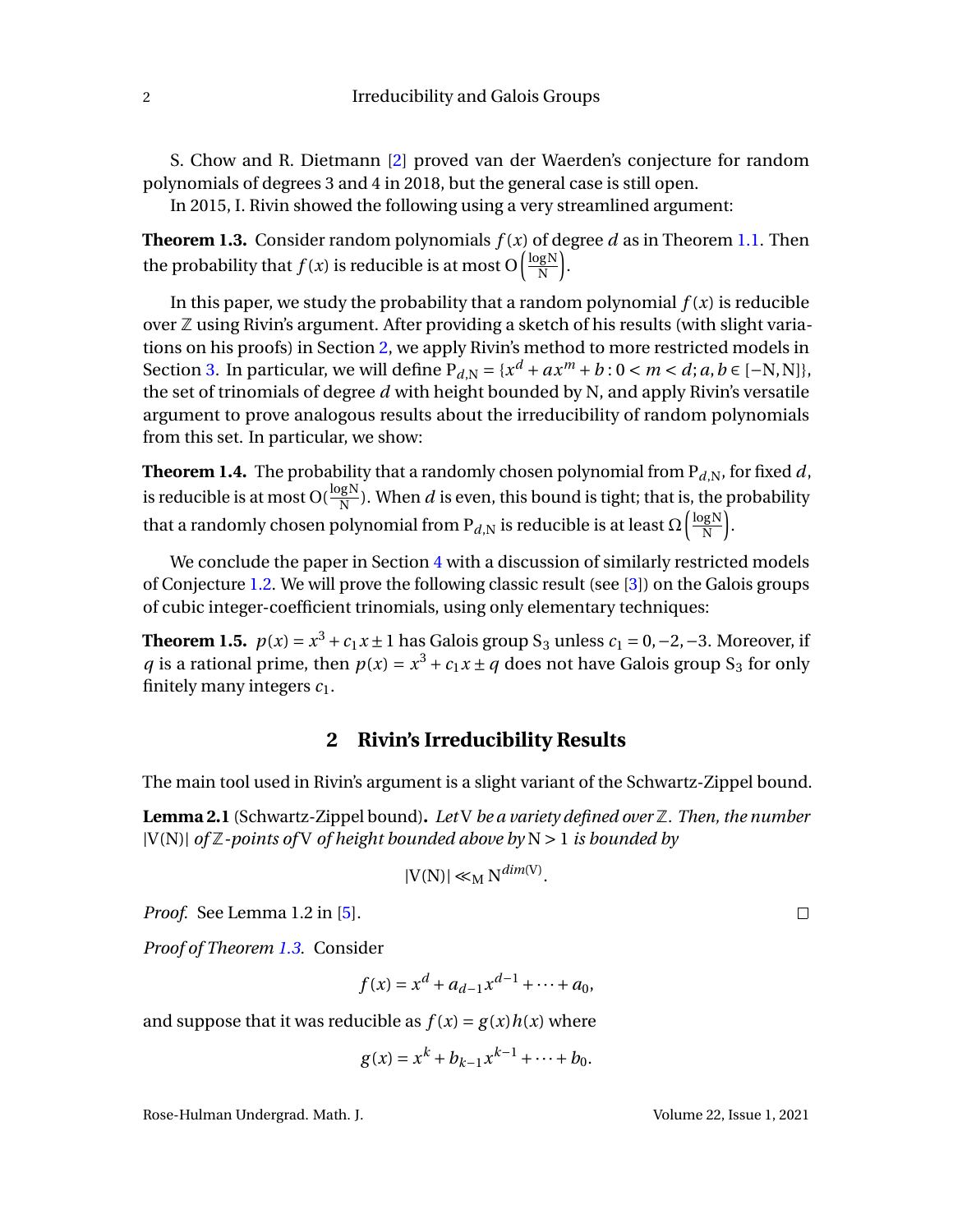We begin by fixing  $a_0$ , but we continue to allow { $a_1, \ldots, a_{d-1}$ } to vary in [−N,N].

Next, we take  $\{r_1, \ldots, r_d\}$  to be the set of roots of  $f(x)$ . It is evident that  $a_0 = \prod_{i=1}^d r_i$ . We also have that  $b_0|a_0$ . Furthermore, we have that the roots of  $g(x)$  are some *k*−subset of the roots of *f* (*x*) and therefore *b*<sup>0</sup> equals the product of some *k*−subset of the roots of  $f(x)$ . Expressed another way, we have that

$$
\prod_{1 \le i_1 \le \dots \le i_k \le d} (r_{i_1} r_{i_2} ... r_{i_k} - b_0) = 0.
$$

Because the product is fixed under all automorphisms of the roots  $r_i$  (with  $b_0$  fixed), it is a symmetric polynomial. Hence it can be expressed as a polynomial in the elementary symmetric polynomials of the roots of *f* , which are precisely the coefficients of *f* . As such, there exists some polynomial  $g_k$  in the coefficients of  $f(x)$  such that

$$
g_k(a_1,\ldots,a_{d-1})=\prod_{1\leq i_1\leq \cdots \leq i_k\leq d}(r_{i_1}r_{i_2}\ldots r_{i_k}-b_0)=0.
$$

Note that  $g_k$  is in terms of  $\{a_1, \ldots, a_{d-1}\}$ , since at the beginning of this process, we fixed *a*<sub>0</sub> as some integer in [−N,N]. With  $g_k$ , we have a variety in the coefficients of  $f(x)$ , so we may now use Lemma [2.1.](#page-3-2) Before doing so, it is important to show that this variety is non-trivial. In other words, it does not reduce to  $0 = 0$  and the statement  $g_k = 0$  actually carries significance. A proof of this fact can be found in [\[4\]](#page-12-4).

We see that the dimension of the variety  $g_k = 0$  is  $d - 2$  because we have one equation and *d* −1 unknowns. By Lemma [2.1,](#page-3-2)

$$
|g_k(\mathbf{N})| = \mathcal{O}(\mathbf{N}^{d-2}),
$$

where  $|g_k(N)|$  is the number of Z-points of the variety  $\{g_k = 0\}$ . This tells us that, given a fixed  $a_0$ , there are at most O(N<sup>d−2</sup>) reducible polynomials with constant  $a_0$ . Thus, the probability that such a polynomial is reducible at most is  $O(1/N)$ . We must then account for the variability in  $b_0$ . It is well-known that the average number of divisors of  $n \in [1, N]$ tends to log N. This means that are on average log N choices for  $b_0$  given any  $a_0$ . Ranging over all nonzero  $a_0$  and the associated logN choices for  $b_0$ , we have that the probability that a random polynomial is reducible is at most O $\left(\frac{\log N}{N}\right)$ N ´ .

 $\Box$ 

#### **3 Further Discussion of Rivin's Method**

<span id="page-4-0"></span>It is natural to apply Rivin's counting method, which gives an upper bound on the probability that a random polynomial (selected from some finite set) is reducible, to similar situations. We may ask the following general question:

**Question 3.1.** When does Rivin's method give a tight upper bound on the number of reducible random polynomials?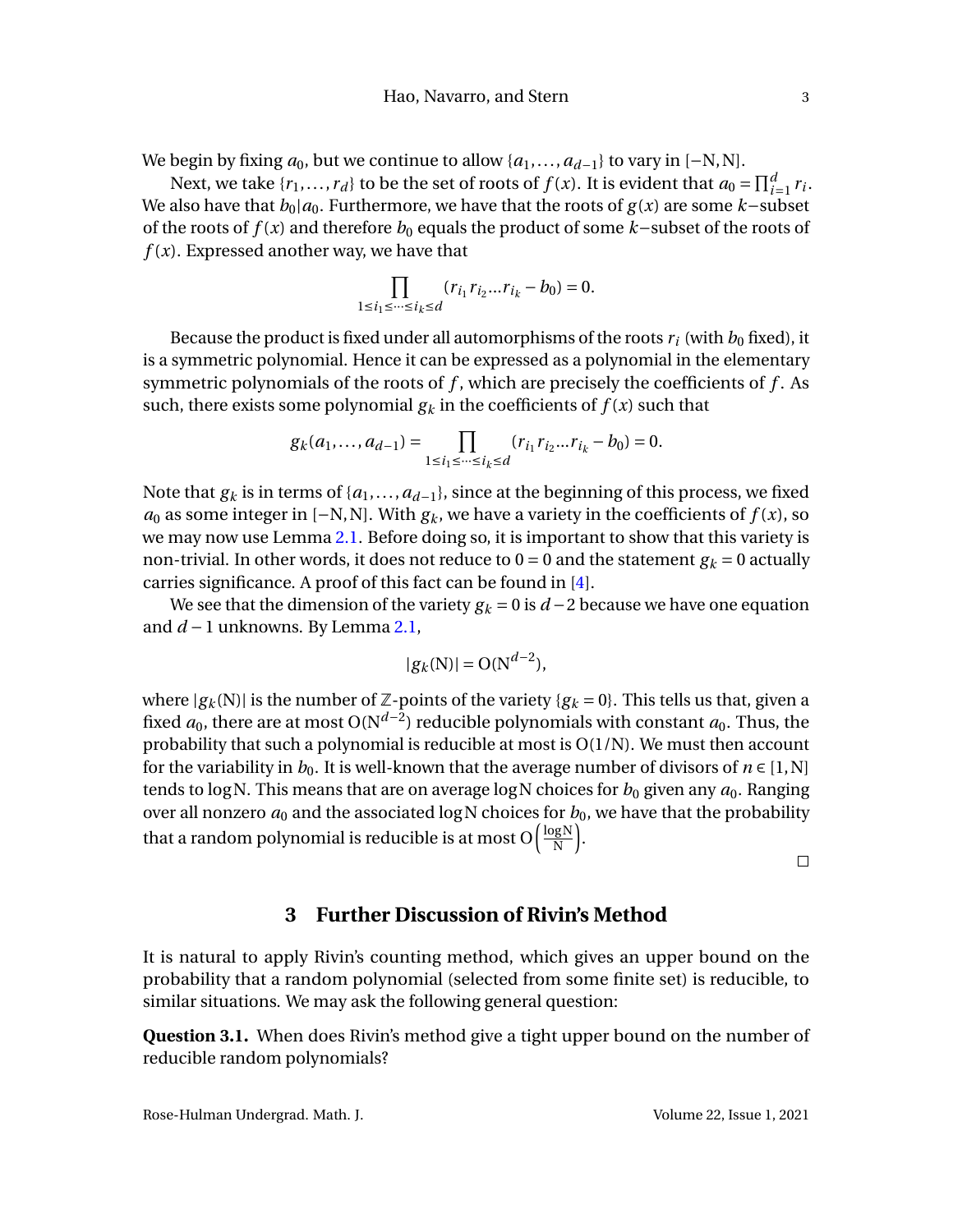Clearly, this is not always the case. From Theorem [1.1](#page-2-0) and Theorem [1.3,](#page-3-1) we see that Rivin's method does not give a tight upper bound for any  $d \geq 3$ . We now simplify our discussion a bit and consider the strength of Rivin's method when applied to *random monic trinomials*.

For a fixed degree *d*, consider the set of trinomials of degree *d* with height bounded by N:

$$
P_{d,N} = \{x^d + ax^m + b : 0 < m < d; a, b \in [-N, N]\}.
$$

The size of P<sub>d,N</sub> is  $(d-1)(2N-1)^2 = O(N^2)$ . We may ask for the probability that a randomly chosen polynomial from  $\mathrm{P}_{d,\mathrm{N}}$  (with all choices equally likely) is reducible. An immediate lower bound is  $\frac{1}{2N+1} = O\left(\frac{1}{N}\right)$  $\frac{1}{N}$ ), since that is exactly the probability that *b* = 0, and in that case  $x^d + ax^m$  is clearly reducible. The same line of argument as in Section [2](#page-3-0) gives us the following upper bound:

**Theorem 3.2.** The probability that a randomly chosen polynomial from  $P_{d,N}$  is reducible is at most O $\left(\frac{\text{logN}}{\text{N}}\right)$ N ´ .

In fact, one could say the exact same thing for families of monic polynomials where we fix arbitrary coefficients to (possibly nonzero) constants. Suppose for some fixed degree *d* and set of non-leading, non-constant coefficients  $\{a_{i_1}, a_{i_2}, \ldots, a_{i_k}\} \subseteq \{a_1, a_2, \ldots, a_{d-1}\},$ we have  $\{a_{i_1}, a_{i_2},..., a_{i_k}\} = \{c_1,..., c_k\}$  for fixed constants  $c_1,..., c_k$ . Then consider the set

$$
Q = \left\{ x^d + a_{d-1} x^{d-1} + \ldots + a_1 x + a_0 : a_j \in [-N, N] \; \forall j \notin \{i_1, \ldots, i_k\} \right\}
$$

That is, we vary the coefficients that we didn't fix to one of the constants  $c_i$ . Then Rivin's argument tells us that

**Theorem 3.3.** The probability that a randomly chosen polynomial from Q is reducible is at most O $\left(\frac{\text{log}N}{N}\right)$ N ´ .

*Proof Sketch:* We basically repeat the proof of Theorem [1.3.](#page-3-1) Randomly choose a polynomial  $f(x)$  from Q, so that  $k$  of the coefficients of  $f$  are fixed. As in the proof of Theorem [1.3,](#page-3-1) if *f* was reducible as a product *gh*, then consider all possible constant terms of *g* , depending on the constant term of *f* (which is not fixed, by assumption). We can then create an integral variety in the coefficients of  $f$  with 1 equation and  $d - k - 1$ unknowns, which has dimension *d* −*k* −2. By Lemma 1.7, given a fixed *f* (0), there are at most O(N *d*−*k*−2 ) reducible polynomials in Q with that constant term, giving a probability of  $O(1/N)$  for a randomly chosen polynomial in Q with constant  $f(0)$  to be reducible. Taking into account the average number of divisors of  $f(0)$ , we have that the probability of randomly choosing a reducible polynomial from Q is at most O $\left(\frac{\log N}{N}\right)$ ´ .  $\Box$ N

Rose-Hulman Undergrad. Math. J. Volume 22, Issue 1, 2021

.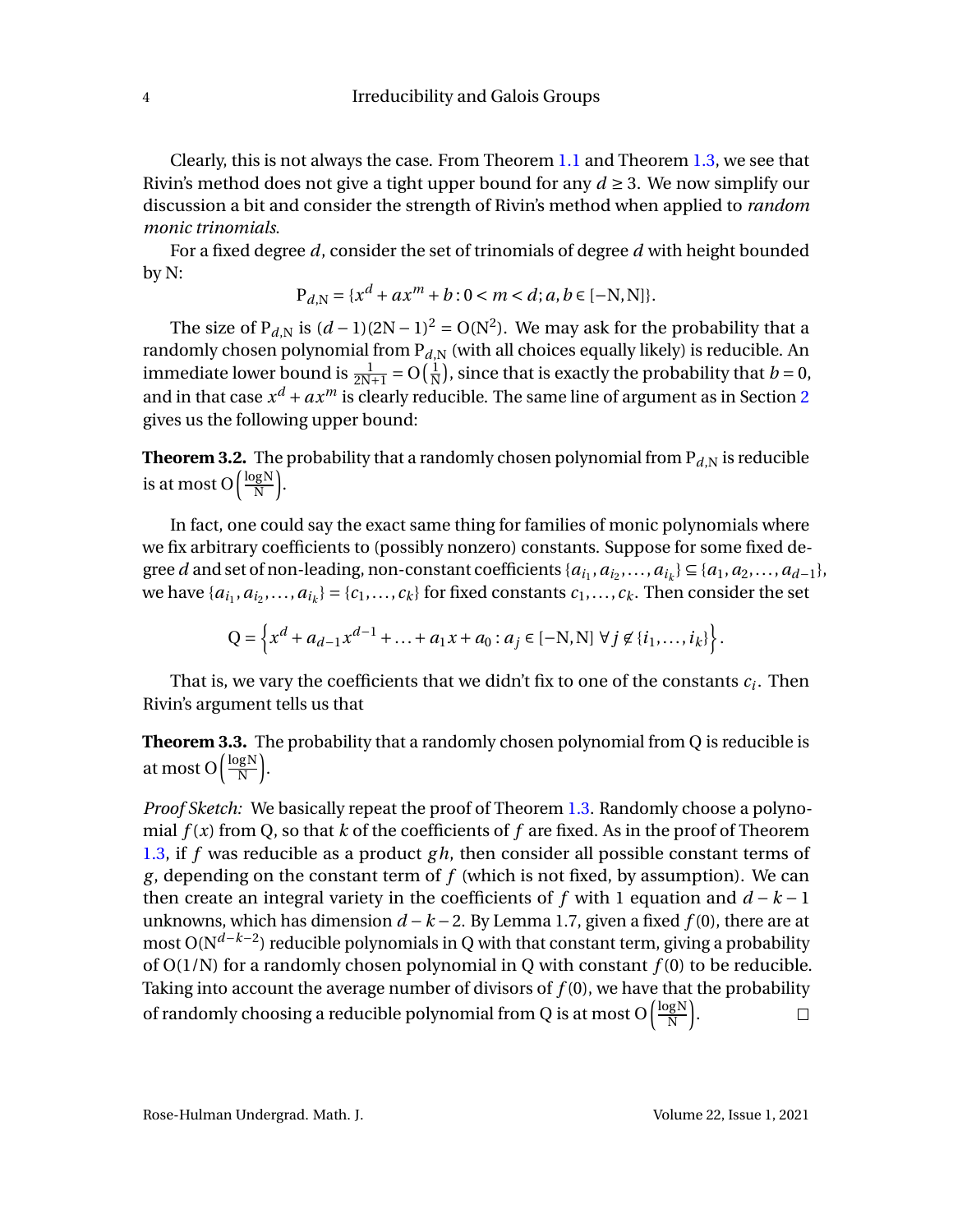This shows the versatility of Rivin's argument, since we can usually obtain (quite easily) a reasonably good upper bound on the number of reducible polynomials in some family of polynomials.

We now return to the case of monic trinomials. When *d* is even, this upper bound is indeed tight:

**Theorem 3.4.** For even *d*, the probability that a randomly chosen polynomial from  $P_{d,N}$ is reducible is at least  $\Omega\left(\frac{\log N}{N}\right)$ N ´ .

*Proof.* Recall that there are  $\Omega(N \log N)$  reducible quadratics of height bounded by N. We briefly sketch the proof of this fact. Note that the desired number is equal to the number of *unordered* pairs of integers  $(a, b)$  such that  $-N \le ab \le N$  and  $-N \le a + b \le N$ , since any such pair (*a*,*b*) corresponds to a unique reducible quadratic of height bounded by N, namely  $f(x) = (x + a)(x + b)$ , and vice versa. Suppose we count the number of such points subject to the constraints  $0 < a, b \le N$ . The number of possible points in this case is

$$
\frac{1}{2} \left( \sum_{a=1}^{N} \left\lfloor \frac{N}{a} \right\rfloor \right) - 1 \sim \frac{N \log N}{2},
$$

where the approximation comes from dropping the floor function and using the wellknown approximation  $\sum_{k=1}^n \frac{1}{k}$  $\frac{1}{k}$  ~ log *n*. Note that we divide by 2 since the above sum double-counts each unordered pair (*a*,*b*) (once as (*a*,*b*) and once as (*b*,*a*)), and we subtract 1 since we shouldn't count the pair  $(1, N)$ . This counts the number of such unordered pairs when *a* and *b* are both positive. The same argument holds for the cases  $a < 0 < b$ ,  $b < 0 < a$ , and  $a, b < 0$ . Finally, we need to count the number of unordered pairs where at least one of *a*,*b* is 0, but there are only O(N) of those. Summing all the counts together, we get the desired  $\Omega(N \log N)$ .

Therefore there are Ω(NlogN) reducible trinomials of the form  $x^d + a x^{\frac{d}{2}} + b.$  For any other *m* strictly between 0 and *d*, there are at least  $\Omega(N)$  reducible trinomials of the form  $x^d + ax^m + b$ . Hence there are at least  $\Omega(N \log N) + (d - 2)\Omega(N) = \Omega(N \log N)$  reducible trinomials in  $P_{d,N}$ , from which the theorem follows.  $\Box$ 

However, when *d* is odd, there are no obvious symmetries to exploit, and the situation becomes much more difficult. We believe that this lack of symmetry implies that Rivin's upper bound is *not* tight:

**Conjecture 3.5.** For odd *d*, the probability that a randomly chosen polynomial from  $\mathrm{P}_{d,\mathrm{N}}$  is reducible is (asymptotically) strictly greater that  $\Omega\bigl(\frac{\log \mathrm{N}}{\mathrm{N}}\bigr)$ N ´ .

More generally:

**Heuristic 3.6.** Let P be a set of*similarly structured* monic polynomials of height bounded by N, more specifically, a set of monic polynomials of fixed degree *d* where a certain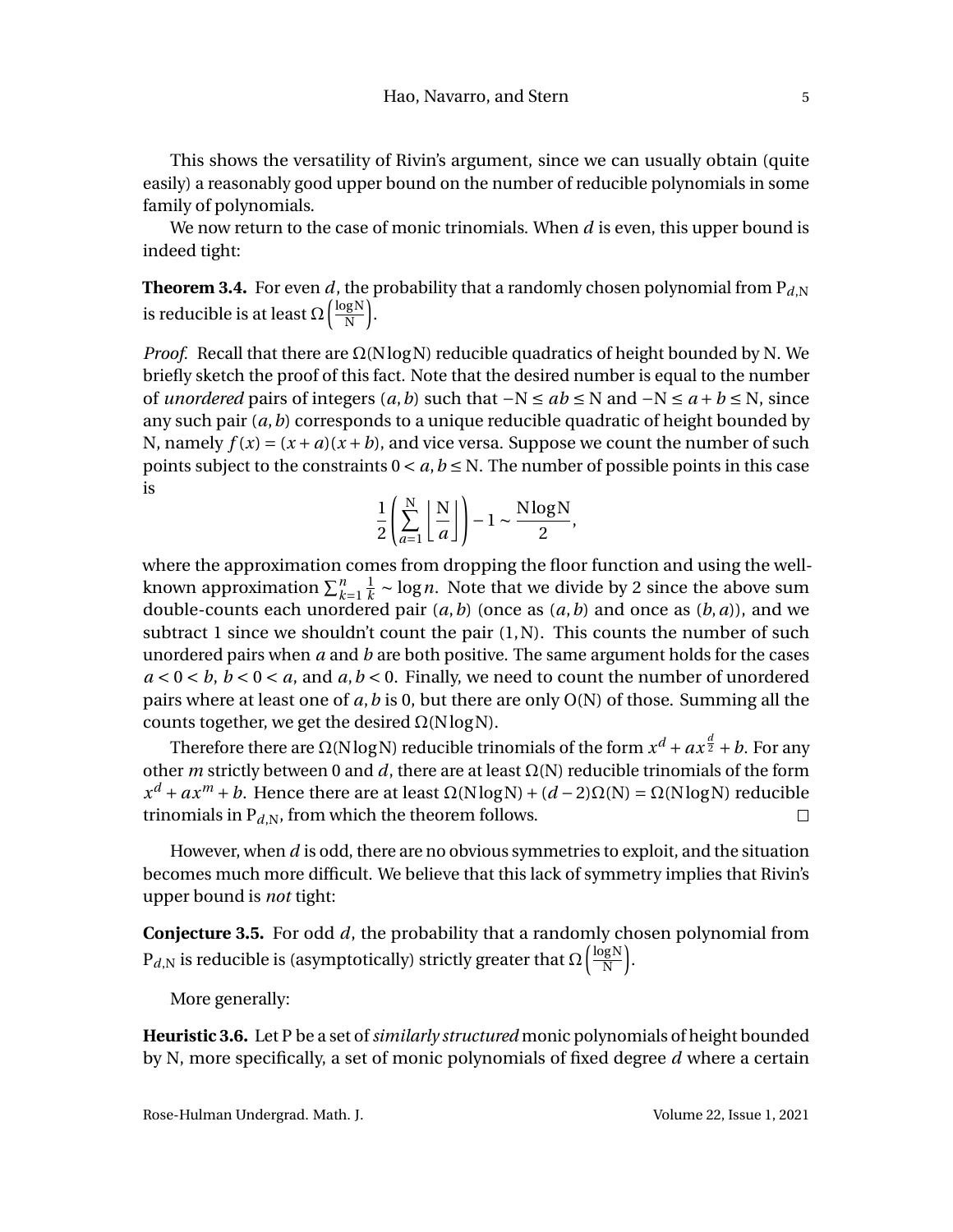subset { $a_{i_1}, a_{i_2}, ...$ } of the coefficients (i.e. { $i_1, i_2, ...$ } ⊂ {1,..., *d* − 1}) of each *p* ∈ P are fixed (not necessarily to 0), and the rest of the nonconstant coefficients are allowed to vary in [−N,N]. Assume that the polynomials in P have no *"obvious"* algebraic symmetries. Then Rivin's bound is not tight; in other words, the probability that a randomly chosen polynomial from P is reducible is (asymptotically) strictly greater that  $\Omega\bigl(\frac{\log N}{N}\bigr)$ N ´ .

#### **4 A Toy Case: Cubic Trinomials**

<span id="page-7-0"></span>The authors were interested in trinomials of low degree so as to investigate very simplified variants of van der Waerden's Conjecture 1.2. The following Theorem [4.1,](#page-7-1) Theorem [4.2](#page-7-2) and Theorem [4.3](#page-11-1) can be found at [\[3\]](#page-12-2), but we will give original and basic proofs of the first two results that do not rely on any results concerning elliptic curves.

We investigate integer-coefficient polynomials of the form  $p(x) = x^3 + c_1x + c_0$ . The discriminant of *p* is

$$
D = -4c_1^3 - 27c_0^2.
$$

Recall that if *p* is irreducible, its Galois group is completely determined by the value of D. Furthermore, the Galois groups of  $x^3 + c_1x + c_0$  and  $x^3 + c_1x - c_0$  are equal, as the roots of the latter polynomial are negatives of the roots of the former.

The following theorems are proved using only basic number-theoretic techniques:

<span id="page-7-1"></span>**Theorem 4.1.**  $p(x) = x^3 + c_1x \pm 1$  has Galois group S<sub>3</sub> unless  $c_1 = 0, -2, -3$ . In the first two cases,  $p$  is reducible; in the third case,  $p$  is irreducible with Galois group  $A_3$ .

<span id="page-7-2"></span>**Theorem 4.2.** If  $q$  is a rational prime, then  $p(x) = x^3 + c_1x \pm q$  does not have Galois group S<sup>3</sup> for only finitely many integers *c*1.

First, the following preliminary lemmas are needed:

<span id="page-7-6"></span>**Lemma 4.1** (Thue, [\[6\]](#page-12-5)). Let  $f(x, y) \in \mathbb{Z}[x, y]$  *be an irreducible homogeneous polynomial in two variables of degree at least 3. Then*  $f(x, y) = m$  *for any fixed*  $m \in \mathbb{Z} - {0}$  *has only finitely many solutions.*

<span id="page-7-4"></span>**Lemma 4.2.** *The only integer solutions to*

<span id="page-7-3"></span>
$$
(x+y)^3 - 9x^2y = 1
$$
\n(4.1)

*are* (−1, −1), (1, 0)*, and* (0, 1)*.* 

<span id="page-7-5"></span>*Proof.* Notice that  $(a, b)$  is a solution to Equation [4.1](#page-7-3) if and only if  $(a + b, -a)$  is a solution to  $x^3 - 9xy^2 - 9y^3 = 1$ . From [\[7\]](#page-12-6), Appendix B, Equation B.3, the only integer solutions to this equation are  $(1, 0), (-2, 1)$ , and  $(1, -1)$ , which gives the result.  $\Box$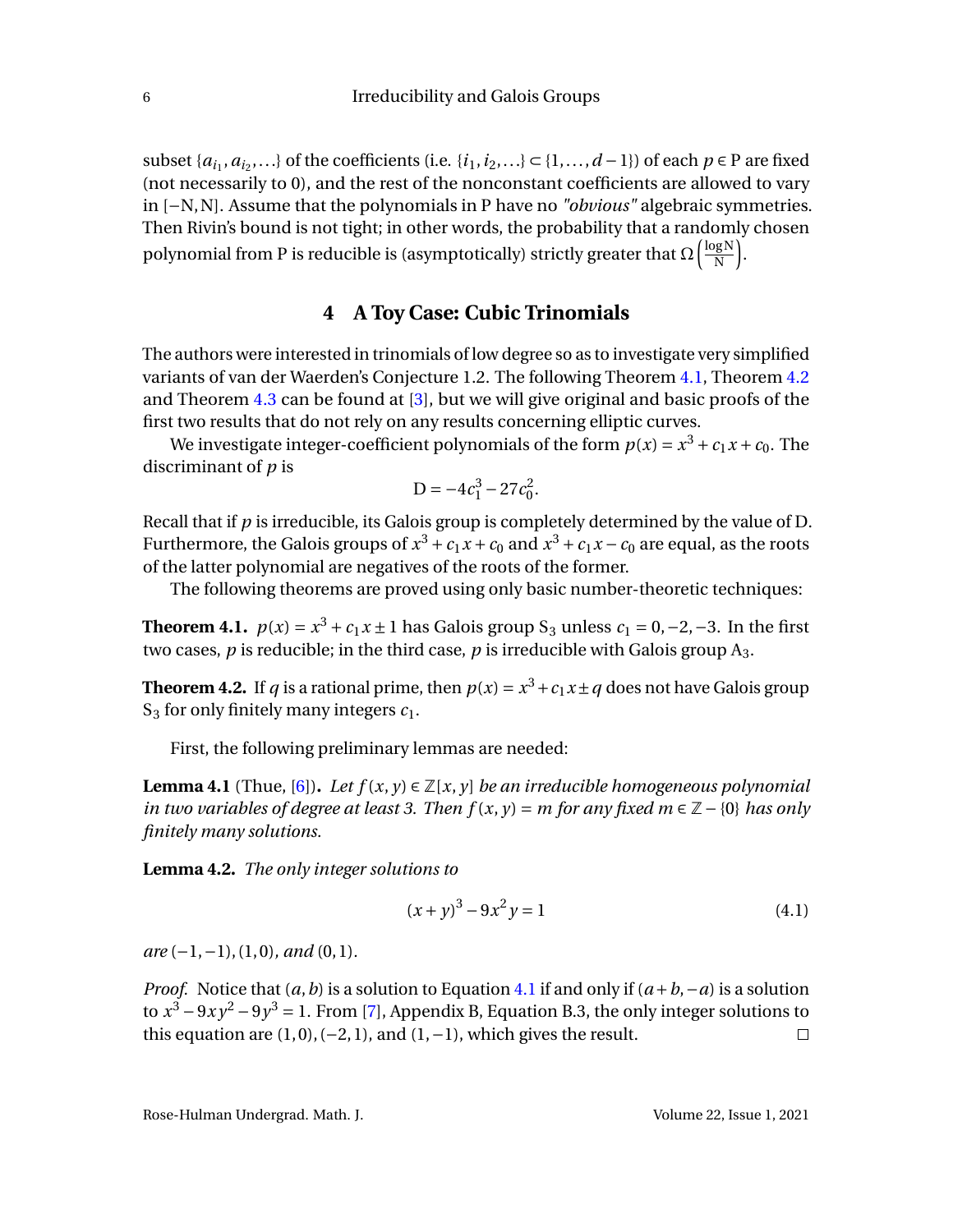**Lemma 4.3.** *The only solutions in integers to*  $r^2 - 3r + 9 = c^3$  are  $(r, c) = (-3, 3)$ ; (6,3). In *particular, c* = 3*.*

*Proof.* Let  $(r, c)$  be a solution to the given equation. We see that  $r^2 - 3r + 9 = (r + 3\omega)(r + 1)$  $3ω<sup>2</sup>$ ), where ω =  $-\frac{1}{2}$  $\frac{1}{2} + \frac{\sqrt{3}}{2}$  $\frac{\sqrt{3}}{2}i$  is a primitive cube root of unity. First, we rule out the possibility that  $(r+3\omega)$  and  $(r+3\omega^2)$  are coprime in  $\mathbb{Z}[\omega]$ . For if this were the case, they would each be cubes in  $\mathbb{Z}[\omega]$ , hence,

$$
r + 3\omega = (a + b\omega)^3
$$
  
=  $a^3 + b^3 - 3ab^2 + (3a^2b - 3ab^2)\omega$ 

for some integers *a*,*b*. Comparing coefficients of ω, we see that (*ab*)(*a* −*b*) = 1, which has no solutions in integers.

Hence some non-unit  $d \in \mathbb{Z}[\omega]$  divides both  $r + 3\omega$  and  $r + 3\omega^2$ . Then  $d$  divides their difference,  $3\omega - 3\omega^2 = 6\omega + 3$ , which has norm 27. Therefore 3|N(*d*). Since N(*d*)| $r^2 - 3r + 9$ , we must have  $3|r$ , so that *c* is also a multiple of 3. Write  $r = 3m$  and  $c = 3n$ , so we are now looking for integer solutions to  $m^2 - m + 1 = 3n^3$ . From this we immediately see that  $3 \nmid m, 3 \nmid n$ , and  $9 \nmid m^2 - m + 1$ .

Therefore we have  $(m + \omega)(m + \omega^2) = 3n^3 = (-1 + \omega)(-1 + \omega^2)n^3$ . Neither factor on the left hand side divides 3 (which has norm 9), so *m* +ω divides exactly one of −1+ω or  $-1 + ω<sup>2</sup>$  (and *m* + ω<sup>2</sup> divides the other). Consider the first case, that *m* + ω divides −1 + ω.

Now, if there was some non-unit *d* dividing both (*m* + ω) and (*m* + ω<sup>2</sup>), *d* would divide the difference ω−ω <sup>2</sup> = 2ω+1, which has norm 3, meaning N(*d*) = 3. Therefore *m*+ω  $\frac{m+\omega}{-1+\omega}$  and  $\frac{m+\omega^2}{-1+\omega^2}$  are coprime in ℤ[ω].

Hence, there exist integers *a*,*b* such that

$$
m + \omega = (-1 + \omega)(a + b\omega)^3
$$
  
=  $(-a^3 - b^3 - 3a^2b + 6ab^2) + (a^3 + b^3 - 6a^2b + 3ab^2)\omega.$ 

Comparing coefficients of  $\omega$ , we see

<span id="page-8-0"></span>
$$
a^3 + b^3 - 6a^2b + 3ab^2 = (a+b)^3 - 9a^2b = 1.
$$
 (4.2)

From Lemma [4.2,](#page-7-4) we know all the possible values of *a* and *b*; in each case,  $m =$  $-a^3 - b^3 - 3a^2b + 6ab^2 = -1$ . This means that the only solution for the first case is  $m = -1$ .

In the second case,  $m + \omega$  divides  $-1 + \omega^2$ , so that  $\frac{m+\omega}{-1+\omega^2} = \frac{m+\omega}{-2-\omega}$  $\frac{m+\omega}{-2-\omega}$  is a cube in  $\mathbb{Z}[\omega]$ . Thus, for some integers *a* and *b*,

$$
m + \omega = (-2 - \omega)(a + b\omega)^3
$$
  
= (-2a<sup>3</sup> - 2b<sup>3</sup> + 3a<sup>2</sup>b + 3ab<sup>2</sup>) + (-a<sup>3</sup> - b<sup>3</sup> - 3a<sup>2</sup>b + 6ab<sup>2</sup>) $\omega$ .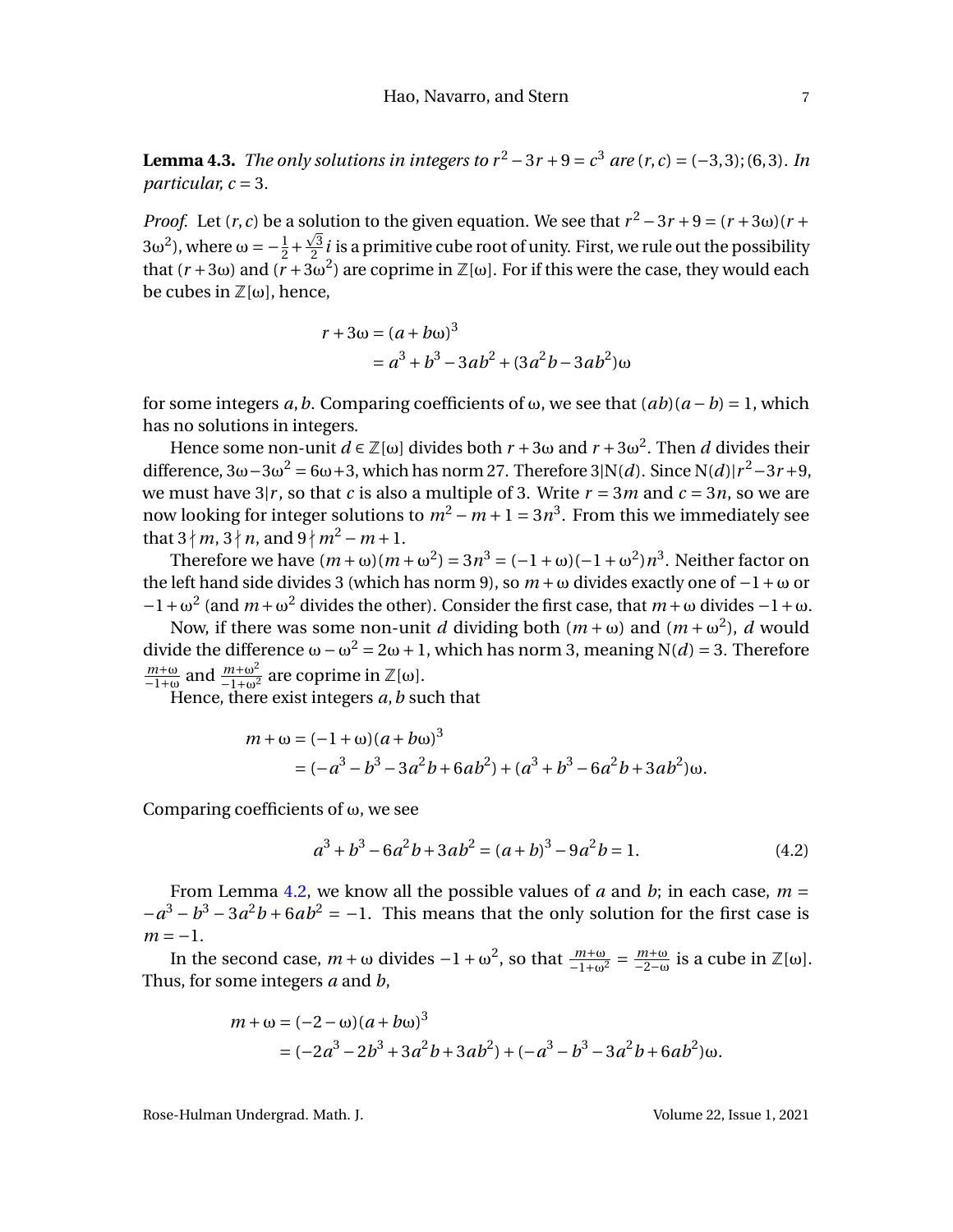Comparing coefficients of  $\omega$ , we see

<span id="page-9-0"></span>
$$
-a^3 - b^3 - 3a^2b + 6ab^2 = 1.
$$
 (4.3)

Now, (*a*,*b*) is a solution to Equation [4.3](#page-9-0) if and only if (−*b*,−*a*) is a solution to Equation [4.2.](#page-8-0) Therefore the only solutions to Equation [4.3](#page-9-0) are  $(1,1)$ ;  $(0,-1)$ ;  $(-1,0)$ . In all three cases,  $m = -2a^3 - 2b^3 + 3a^2b + 3ab^2 = 2$ . This means that the only solution for the second case is  $m = 2$ . This exhausts all possibilities.

Recalling that  $r = 3m$ , the only solutions for  $r$  are  $r = -3$  and  $r = 6$ , and in both cases,  $r^2 - 3r + 9 = 27$ , meaning that  $c = 3$ .

 $\Box$ 

<span id="page-9-1"></span>**Lemma 4.4.** *The only integral values c*<sub>1</sub> *for which*  $x^3 + c_1x \pm 1$  *is reducible are c*<sub>1</sub> = 0, -2*.* 

*Proof.* If  $x^3 + c_1x \pm 1$  were reducible, it must have an integral root, which must be 1 or −1. Thus the only compatible values of *c*<sup>1</sup> are 0 and −2.  $\Box$ 

We are ready to prove Theorems [4.1](#page-7-1) and [4.2.](#page-7-2)

*Proof of Theorem [4.1.](#page-7-1)* Consider the cases where  $x^3 + c_1x \pm 1$  is irreducible, so it has Galois group A<sub>3</sub> if and only if the discriminant D =  $-4c_1^3 - 27$  is a rational square. To find such  $c_1$ , it suffices to compute integer solutions  $(r, c_1)$  to  $c_1^3 + r^2 - 3r + 9 = 0$ , since the discriminant of this as a quadratic in *r* is precisely D. From Lemma [4.3,](#page-7-5) we see that the only solutions (*r*,*c*1) are (3,−3) and (6,−3), which, along with Lemma [4.4,](#page-9-1) gives Theorem 1.  $\Box$ 

*Proof of Theorem* [4.2.](#page-7-2) Fix  $c_0$  to be a (positive) rational prime  $q$ . Note that there are only finitely many  $c_1$  such that  $x^3 + c_1x + q$  is reducible. Therefore we may assume that  $x^3 + c_1x + q$  is irreducible, so it has Galois group  $\mathrm{A}_3$  if and only if the discriminant D =  $-4c_1^3 - 27q^2$  is a rational square. Then there is some integer *r* such that (*r*,*c*<sub>1</sub>) is a solution to  $c_1^3 + r^2 - 3rq + 9q^2 = 0$ , since the discriminant of this as a quadratic in *r* is precisely D. Hence

<span id="page-9-2"></span>
$$
r^{2}-3rq+9q^{2} = (r+3q\omega)(r+3q\omega^{2}) = c^{3}
$$
\n(4.4)

for an integer  $c = -c_1$ . So to prove Theorem [4.2,](#page-7-2) it suffices to show that there are only finitely many integers *r* such that the norm of  $r + 3q\omega$  is an integral cube.

**Case 0:** Suppose that  $r + 3q\omega$ ,  $r + 3q\omega^2$  are coprime. Then by the same argument as in Lemma [4.3,](#page-7-5) there exist integers *a*,*b* such that  $r + 3q\omega = (a + b\omega)^3 \Rightarrow q = (ab)(a - b)$ , which is not possible unless  $q = 2$  (and in this case, there are only finitely many solutions). Since  $r$  is also a polynomial in the  $a$ ,  $b$ , there can only be finitely many  $(r, c)$  satisfying Equation [4.4](#page-9-2) such that  $r + 3q\omega$ ,  $r + 3q\omega^2$  are coprime.

For the other cases, suppose that  $r + 3q\omega$ ,  $r + 3q\omega^2$  are not coprime with greatest common divisor  $d \in \mathbb{Z}[\omega]$ . Then N(*d*)|N(3*q*ω−3*q*ω<sup>2</sup>)  $\Rightarrow$  N(*d*)|27*q*<sup>2</sup>. Since N(*d*) > 1, it can only have 3 or *q* as prime factors.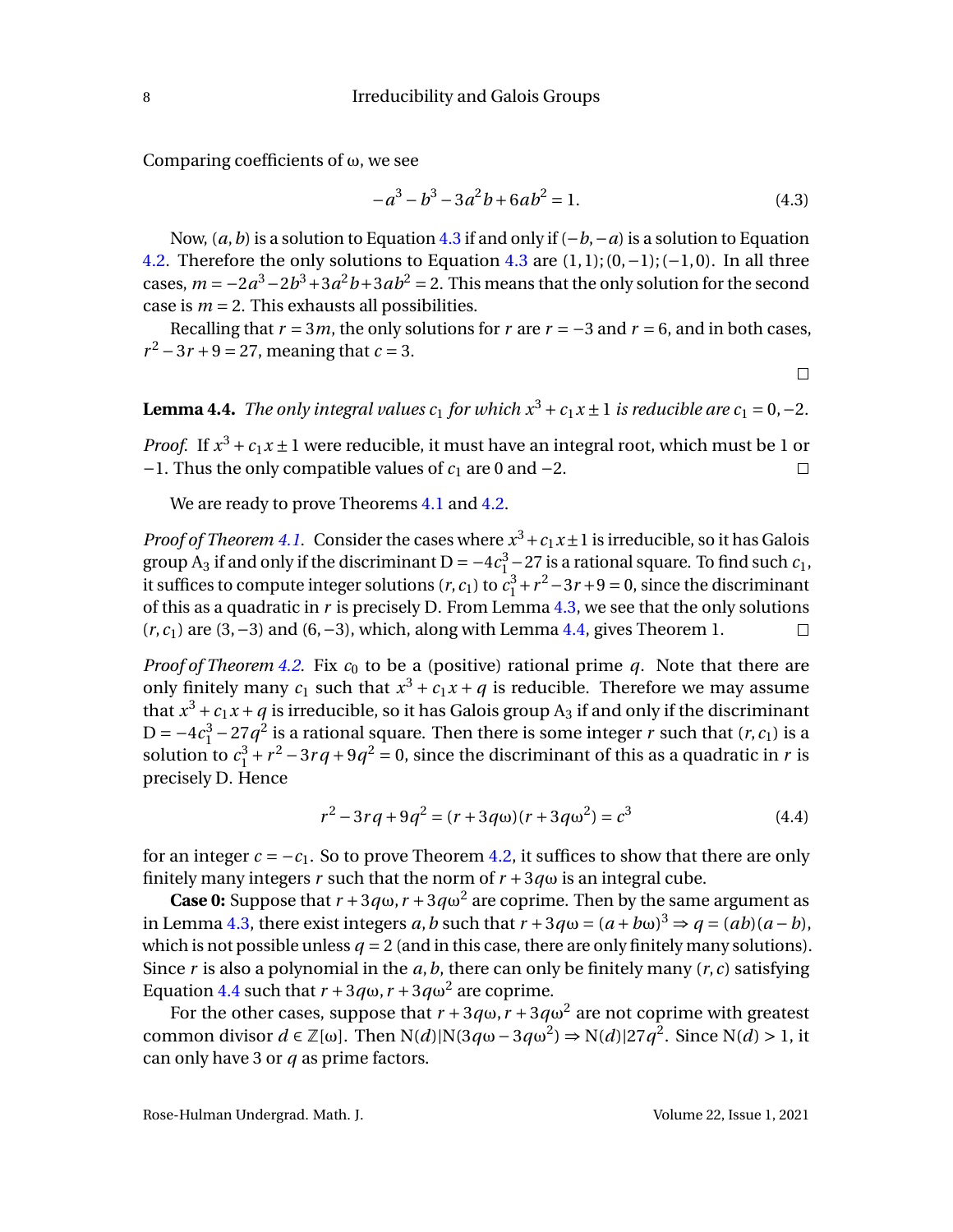**Case 1:**  $q \equiv 2 \mod 3$ . Now, if  $q|N(d)$ , because  $N(d)|r^2 - 3rq + 9q^2$ , we must have  $q|r$ and *q*|*c*. Then writing *r* = *qm* and *c* = *qn*, we have  $m^2 - 3m + 9 = (m+3\omega)(m+3\omega^2) = qn^3$ . But since  $q \equiv 2 \mod 3$ , it is prime in  $\mathbb{Z}[\omega]$ , so either  $m + 3\omega$  or  $m + 3\omega^2 = (m - 3) - 3\omega$  is a multiple of the integer *q*, a contradiction.

Thus N(*d*) is a power of 3, so we may write  $r = 3m$  and  $c = 3n$ , so that  $m^2 - mq + q^2 =$  $3n^3$ . Going through the possibilities, we find that  $9 \nmid m^2 - mq + q^2$ , so that  $\frac{m + q\omega}{-1 + \omega}, \frac{m + q\omega^2}{-1 + \omega^2}$  $-1+\omega^2$ are coprime, hence both are cubes in  $\mathbb{Z}[\omega]$ . From the argument in Lemma [4.3,](#page-7-5) there must exist integers *a*,*b* such that  $q = a^3 + b^3 - 6a^2b + 3ab^2$ , and by Lemma [4.1,](#page-7-6) there are only finitely many solutions  $(a, b)$  (setting  $b = 1$  shows that  $a^3 + b^3 - 6a^2b + 3ab^2$  is irreducible). Since  $r = 3m$  is also a polynomial in the  $a, b$ , there can only be finitely many (*r*,*c*) satisfying Equation [4.4](#page-9-2) in this case.

**Case 2:**  $q \equiv 1 \mod 3$ . If  $q|N(d)$ , as above, we write  $r = qm$  and  $c = qn$ , so

<span id="page-10-0"></span>
$$
m^{2}-3m+9 = (m+3\omega)(m+3\omega^{2}) = qn^{3}
$$
\n(4.5)

Suppose that these two factors are relatively prime. Clearly, neither divides *q*, but *q* is not prime in ℤ[ω]. Write  $q = c^2 - ce + e^2$  for some integers *c*, *e*. We note the following facts:

- Because *q* is prime, *c* and *e* are coprime.
- Because  $3 \nmid q$ , the following combinations  $(c, e) \equiv (0, 0); (1, 2); (2, 1) \mod 3$  do not occur. In particular, 2*c* −*e* does not divide 3.
- *q* factorizes as (*c* +*e*ω)((*c* −*e*)−*e*ω). Furthermore,  $c + (c - e) \omega = -\omega^2 ((c - e) - e \omega) = (-\frac{1}{\omega})$ ω )((*c* −*e*)−*e*ω) is also a factor of *q*.
- At least one of *e* or *c* −*e* is not a multiple of 3.
- $3 \nmid m$ . Therefore none of A =  $m + 3\omega$ , B =  $(-\omega)A = -\omega(m + 3\omega) = 3 + (3 m)\omega$ ,  $C = m + 3\omega^2 = (m - 3) - 3\omega$ ,  $D = (-\omega)C = -\omega((m - 3) - 3\omega) = -3 - m\omega$  are real.

Now, one of A, B, C, or D equals  $(c + e\omega)(a + b\omega)^3$ , where  $q = c^2 - ce + e^2$  and  $3 \nmid e$  (this must happen by the fourth item above). It was necessary to introduce B and D above to possibly correct for the  $-\omega^2$  unit. However, it does not matter which of A, B, C, or D it is, since each has nonzero ω component *s*. Equating ω components, we have

$$
s = (e)a3 + (3c - 3e)a2b - (3c)ab2 + (e)b3.
$$
 (4.6)

To apply Lemma [4.1](#page-7-6) and conclude there are only finitely many integral solutions (*a*,*b*) (implying that there are only finitely many *m* that satisfy Equation [4.5\)](#page-10-0), we need to show that the right-hand side of Equation [4.6](#page-10-1) is irreducible. To see this, set  $b = 1$  and apply the transformation  $a \rightarrow a-1$ , so that the right-hand side of Equation [4.6](#page-10-1) becomes

$$
(e) a3 + (3c - 6e) a2 + (-9c + 9e) a + 3(2c - e).
$$
 (4.7)

<span id="page-10-1"></span>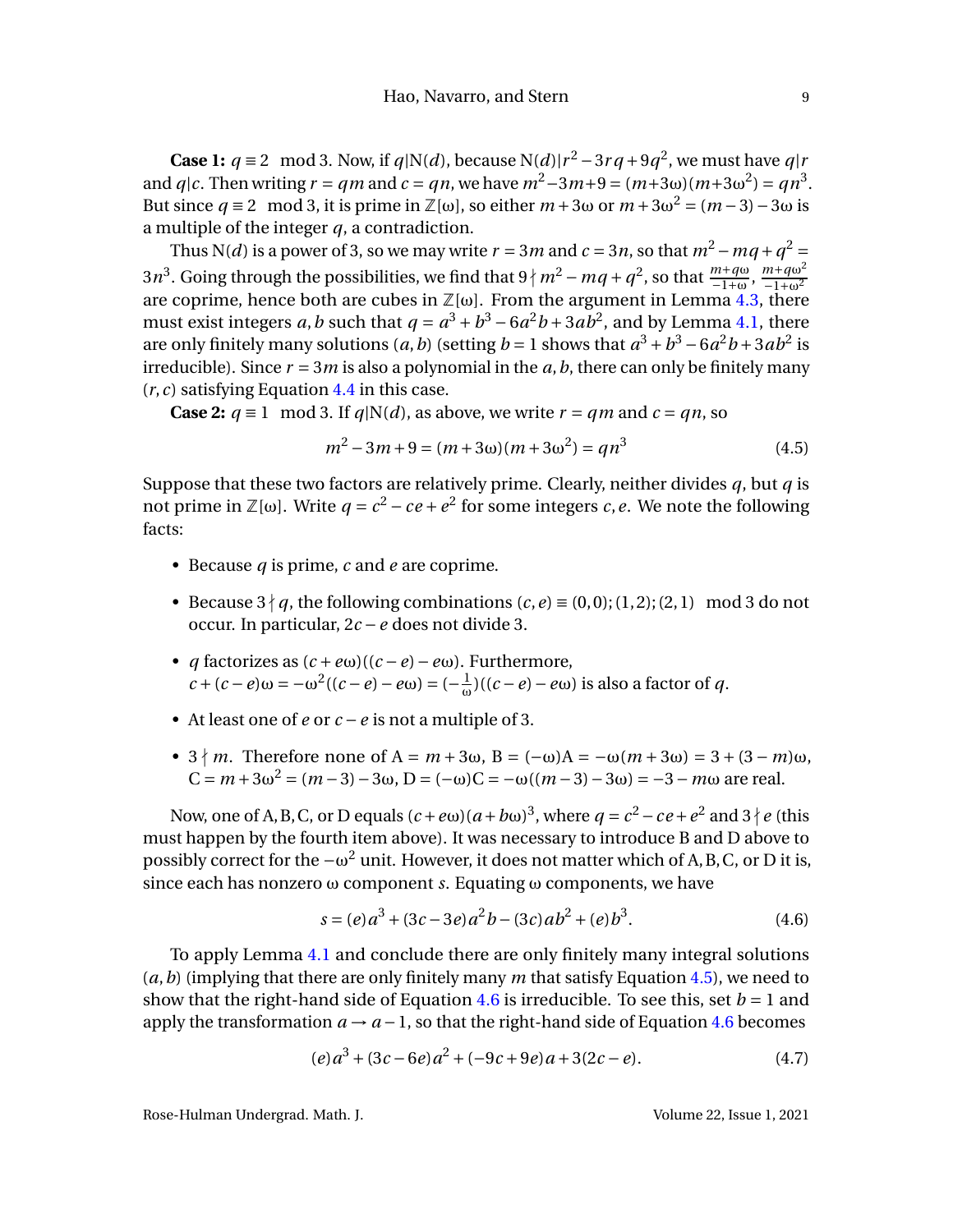By construction,  $3 \nmid e$ , and by the second bullet point,  $3 \nmid 2c - e$ . Hence the above polynomial is Eisenstein at 3, so the right-hand side of Equation [4.6](#page-10-1) is indeed irreducible, and there are only finitely many possibilities for  $r = qm$  in this case.

Otherwise,  $m + 3\omega$ ,  $m + 3\omega^2$  are not relatively prime. Then the norm of their greatest common divisor is a multiple of 3, so that  $3|m, 3|n$ . Writing  $m = 3m'$ ,  $n = 3n'$ , we have

<span id="page-11-2"></span>
$$
(m')^{2} - m' + 1 = (m' + \omega)((m' - 1) - \omega) = 3q(n')^{3}.
$$
 (4.8)

We know that  $9 \nmid (m')^2 - m' + 1$ , and  $3 = (-1 + \omega)(-1 + \omega^2) = (-1 + \omega)(-2 - \omega)$ , so  $m' + \omega$ divides either  $-1 + ω$  or  $-2 - ω$ , and  $(m' - 1) - ω$  divides the other. Note that after this division, the two quotients are coprime. Futhermore,  $m' \neq 0, \pm 1, \pm 2$  as the left-hand side of Equation [4.8](#page-11-2) divides both 3 and the prime  $q \equiv 1 \mod 3$ , so each of the four possible quotients has nonzero  $\omega$  component, even after multiplying each by  $-\omega$ . Then one of the four possible quotients (possibly adjusting by  $-\omega$ ) is equal to  $(c + eω)(a + bω)^3$  with  $q = c^2 - ce + e^2$ ,  $3 \nmid e$ . By the same argument as above, this case only gives finitely many possibilities for  $r = 3qm'$ .

The final possibility is that  $N(d)$  is a power of 3. Then write  $r = 3m$  and  $c = 3n$ , so that  $m^2 - mq + q^2 = 3n^3$ . Going through the possibilities, we find that  $9 \nmid m^2 - mq + q^2$ , so we may finish as in Case 1. So this case only gives finitely many possibilities for *r* .

**Case 3:**  $q = 3$ . Then N(*d*)|27 $q^2$  is a power of 3. Thus  $r^2 - 3rq + 9q^2 = r^2 - 9r + 81$  is a multiple of 3, whereupon we write  $r = 3m$  and  $c = 3n$ , so that

<span id="page-11-3"></span>
$$
m^2 - 3m + 9 = 3n^3. \tag{4.9}
$$

From this we see that 3|*m*, which makes the left-hand side of Equation [4.9](#page-11-3) a multiple of 9, implying 3|*n*. Writing  $m = 3m'$ ,  $n = 3n'$ , we obtain  $(m')^2 - m' + 1 = 9(n')^3$ . But this is a contradiction, as the left-hand side never divides 9. So this case does not give any possibilities for *r* .

Combining the results of cases 0, 1, 2, and 3 (i.e. zero or finitely many possibilities for *r* in each), we obtain Theorem [4.2.](#page-7-2)

 $\Box$ 

We end with a natural generalization of Theorem [4.2:](#page-7-2)

<span id="page-11-1"></span>**Theorem 4.3.** For any nonzero integer  $c_0$ ,  $p(x) = x^3 + c_1x + c_0$  does not have Galois group S<sup>3</sup> for only finitely many integers *c*1.

*Proof.* This proof relies on more advanced machinery—in particular, results on elliptic curves. See Example 2.5, [\[3\]](#page-12-2).  $\Box$ 

#### **References**

<span id="page-11-0"></span>[1] Chela, R. Reducible polynomials. *J. Lond. Math. Soc.* 38 (1963), 183–188.